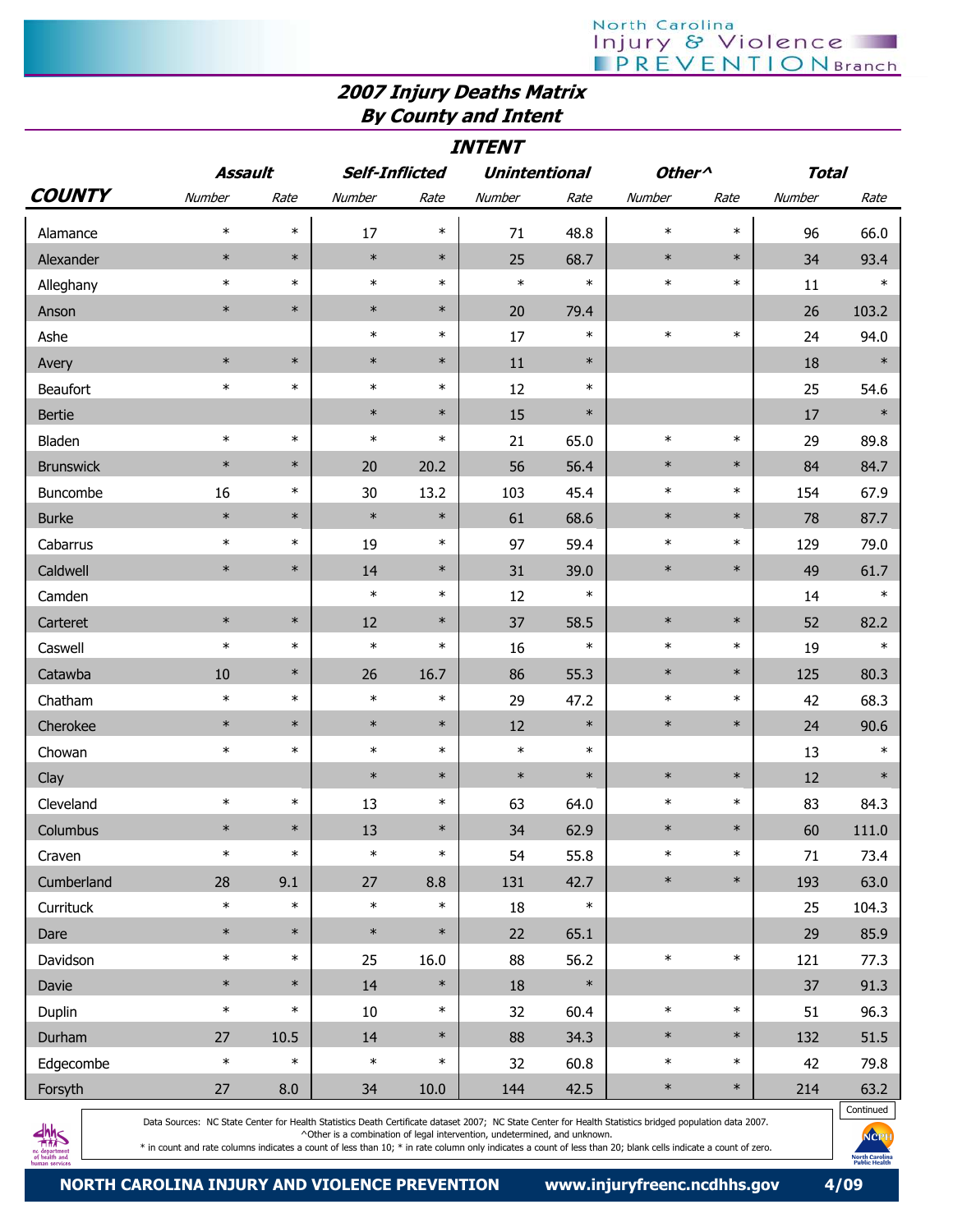## 2007 Injury Deaths Matrix By County and Intent, Page 2

| Assault<br><b>Self-Inflicted</b><br><b>Unintentional</b><br><b>Total</b><br>Other <sup>^</sup><br>Number<br>Number<br>Number<br>Rate<br>Rate<br>Rate<br>Number<br>Rate<br>Number<br>Rate<br>$\ast$<br>$\ast$<br>$\ast$<br>$\ast$<br>31<br>54.2<br>42<br>Franklin<br>73.4<br>$\ast$<br>$\ast$<br>$\ast$<br>10<br>16.8<br>114<br>56.3<br>165<br>81.5<br>Gaston<br>34<br>$\ast$<br>$\ast$<br>$\ast$<br>$\ast$<br>Gates<br>$\ast$<br>$\ast$<br>$\ast$<br>$\ast$<br>$\ast$<br>$\ast$<br>$\ast$<br>$\ast$<br>$\ast$<br>Graham<br>11<br>$\ast$<br>$\ast$<br>$\ast$<br>$\ast$<br>$\ast$<br>Granville<br>31<br>56.3<br>$\ast$<br>74.5<br>41<br>$\ast$<br>$\ast$<br>$\ast$<br>$\ast$<br>$\ast$<br>$\ast$<br>$\ast$<br>$\ast$<br>$\ast$<br>11<br>Greene<br>Guilford<br>10.3<br>204<br>43.8<br>$\ast$<br>$\ast$<br>305<br>65.5<br>46<br>9.9<br>48<br>$\ast$<br>$\ast$<br>$\ast$<br>$\ast$<br>Halifax<br>$\ast$<br>49.0<br>$\ast$<br>74.5<br>27<br>41<br>$\ast$<br>$\ast$<br>$\ast$<br>$\ast$<br>49.7<br>$\ast$<br>$\ast$<br>62.5<br>Harnett<br>54<br>68<br>$\ast$<br>$\ast$<br>12<br>$\ast$<br>$\ast$<br>85.1<br>Haywood<br>$\ast$<br>32<br>56.7<br>48<br>$\ast$<br>$\ast$<br>$\ast$<br>$\ast$<br>$\ast$<br>Henderson<br>13<br>45<br>44.6<br>65<br>64.5<br>$\ast$<br>$\ast$<br>$\ast$<br>$\ast$<br>$\ast$<br>Hertford<br>86.2<br>15<br>20<br>$\ast$<br>$\ast$<br>$\ast$<br>$\ast$<br>Hoke<br>28<br>66.0<br>80.1<br>34<br>$\ast$<br>$\ast$<br>$\ast$<br>$\ast$<br>$\ast$<br>Hyde<br>$\ast$<br>$\ast$<br>Iredell<br>11<br>$\ast$<br>15<br>$\ast$<br>78<br>51.5<br>$\ast$<br>107<br>70.7<br>$\ast$<br>$\ast$<br>$\ast$<br>Jackson<br>$\ast$<br>10<br>20<br>54.4<br>$\ast$<br>35<br>95.2<br>$\ast$<br>$\ast$<br>$\ast$<br>49.5<br>$\ast$<br>$\ast$<br>99<br>Johnston<br>14<br>78<br>62.9<br>$\ast$<br>$\ast$<br>$\ast$<br>$\ast$<br>$\ast$<br>$\ast$<br>Jones<br>$\ast$<br>$\ast$<br>$\ast$<br>$\ast$<br>74.2<br>52<br>43<br>89.7<br>Lee<br>$\ast$<br>$\ast$<br>10<br>$\ast$<br>Lenoir<br>32<br>56.4<br>44<br>77.5<br>$\ast$<br>$\ast$<br>$\ast$<br>15<br>48<br>65.7<br>Lincoln<br>69<br>94.4<br>$\ast$<br>$\ast$<br>$\ast$<br>$\ast$<br>96.5<br>McDowell<br>34<br>78.1<br>42<br>$\ast$<br>$\ast$<br>107.3<br>Macon<br>26<br>79.7<br>35<br>$\ast$<br>$\ast$<br>13<br>$\ast$<br>$\ast$<br>Madison<br>$\ast$<br>$19\,$<br>$\ast$<br>$\ast$<br>$\ast$<br>$\ast$<br>$\ast$<br>$\ast$<br>93.2<br>Martin<br>14<br>22<br>$\ast$<br>Mecklenburg<br>$\ast$<br>45.2<br>$77$<br>8.9<br>58<br>6.7<br>250<br>28.8<br>392<br>$\ast$<br>$\ast$<br>$\ast$<br>$\ast$<br>$\ast$<br>Mitchell<br>14<br>$\ast$<br>18<br>$\ast$<br>$\ast$<br>$\ast$<br>14<br>$\ast$<br>$\ast$<br>20<br>Montgomery<br>72.9<br>$\ast$<br>$\ast$<br>$\ast$<br>$\ast$<br>$\ast$<br>86.5<br>Moore<br>15<br>49<br>58.0<br>73<br>$\ast$<br>Nash<br>$\ast$<br>42<br>45.2<br>12<br>$12\,$<br>$71.0\,$<br>66<br>$\ast$<br>New Hanover<br>13<br>39.4<br>$\ast$<br>62.0<br>$\ast$<br>25<br>13.1<br>75<br>118<br>$\ast$<br>$\ast$<br>$\ast$<br>$\ast$<br>$\ast$<br>19<br>$\ast$<br>Northhampton<br>15<br>16<br>$\ast$<br>Onslow<br>$10\,$<br>$\ast$<br>$\ast$<br>74<br>45.5<br>$\ast$<br>102<br>62.7<br>$\ast$<br>$\ast$<br>$\ast$<br>29.8<br>$\ast$<br>$\ast$<br>44.2<br>Orange<br>$12\,$<br>37<br>55 | <b>INTENT</b> |  |  |  |  |  |  |  |  |  |  |
|-------------------------------------------------------------------------------------------------------------------------------------------------------------------------------------------------------------------------------------------------------------------------------------------------------------------------------------------------------------------------------------------------------------------------------------------------------------------------------------------------------------------------------------------------------------------------------------------------------------------------------------------------------------------------------------------------------------------------------------------------------------------------------------------------------------------------------------------------------------------------------------------------------------------------------------------------------------------------------------------------------------------------------------------------------------------------------------------------------------------------------------------------------------------------------------------------------------------------------------------------------------------------------------------------------------------------------------------------------------------------------------------------------------------------------------------------------------------------------------------------------------------------------------------------------------------------------------------------------------------------------------------------------------------------------------------------------------------------------------------------------------------------------------------------------------------------------------------------------------------------------------------------------------------------------------------------------------------------------------------------------------------------------------------------------------------------------------------------------------------------------------------------------------------------------------------------------------------------------------------------------------------------------------------------------------------------------------------------------------------------------------------------------------------------------------------------------------------------------------------------------------------------------------------------------------------------------------------------------------------------------------------------------------------------------------------------------------------------------------------------------------------------------------------------------------------------------------------------------------------------------------------------------------------------------------------------------------------------------------------------------------------------------------------------------------------------------------------------------------------------------------------------------------------------------------------------------------------------------------|---------------|--|--|--|--|--|--|--|--|--|--|
|                                                                                                                                                                                                                                                                                                                                                                                                                                                                                                                                                                                                                                                                                                                                                                                                                                                                                                                                                                                                                                                                                                                                                                                                                                                                                                                                                                                                                                                                                                                                                                                                                                                                                                                                                                                                                                                                                                                                                                                                                                                                                                                                                                                                                                                                                                                                                                                                                                                                                                                                                                                                                                                                                                                                                                                                                                                                                                                                                                                                                                                                                                                                                                                                                                     |               |  |  |  |  |  |  |  |  |  |  |
|                                                                                                                                                                                                                                                                                                                                                                                                                                                                                                                                                                                                                                                                                                                                                                                                                                                                                                                                                                                                                                                                                                                                                                                                                                                                                                                                                                                                                                                                                                                                                                                                                                                                                                                                                                                                                                                                                                                                                                                                                                                                                                                                                                                                                                                                                                                                                                                                                                                                                                                                                                                                                                                                                                                                                                                                                                                                                                                                                                                                                                                                                                                                                                                                                                     | <b>COUNTY</b> |  |  |  |  |  |  |  |  |  |  |
|                                                                                                                                                                                                                                                                                                                                                                                                                                                                                                                                                                                                                                                                                                                                                                                                                                                                                                                                                                                                                                                                                                                                                                                                                                                                                                                                                                                                                                                                                                                                                                                                                                                                                                                                                                                                                                                                                                                                                                                                                                                                                                                                                                                                                                                                                                                                                                                                                                                                                                                                                                                                                                                                                                                                                                                                                                                                                                                                                                                                                                                                                                                                                                                                                                     |               |  |  |  |  |  |  |  |  |  |  |
|                                                                                                                                                                                                                                                                                                                                                                                                                                                                                                                                                                                                                                                                                                                                                                                                                                                                                                                                                                                                                                                                                                                                                                                                                                                                                                                                                                                                                                                                                                                                                                                                                                                                                                                                                                                                                                                                                                                                                                                                                                                                                                                                                                                                                                                                                                                                                                                                                                                                                                                                                                                                                                                                                                                                                                                                                                                                                                                                                                                                                                                                                                                                                                                                                                     |               |  |  |  |  |  |  |  |  |  |  |
|                                                                                                                                                                                                                                                                                                                                                                                                                                                                                                                                                                                                                                                                                                                                                                                                                                                                                                                                                                                                                                                                                                                                                                                                                                                                                                                                                                                                                                                                                                                                                                                                                                                                                                                                                                                                                                                                                                                                                                                                                                                                                                                                                                                                                                                                                                                                                                                                                                                                                                                                                                                                                                                                                                                                                                                                                                                                                                                                                                                                                                                                                                                                                                                                                                     |               |  |  |  |  |  |  |  |  |  |  |
|                                                                                                                                                                                                                                                                                                                                                                                                                                                                                                                                                                                                                                                                                                                                                                                                                                                                                                                                                                                                                                                                                                                                                                                                                                                                                                                                                                                                                                                                                                                                                                                                                                                                                                                                                                                                                                                                                                                                                                                                                                                                                                                                                                                                                                                                                                                                                                                                                                                                                                                                                                                                                                                                                                                                                                                                                                                                                                                                                                                                                                                                                                                                                                                                                                     |               |  |  |  |  |  |  |  |  |  |  |
|                                                                                                                                                                                                                                                                                                                                                                                                                                                                                                                                                                                                                                                                                                                                                                                                                                                                                                                                                                                                                                                                                                                                                                                                                                                                                                                                                                                                                                                                                                                                                                                                                                                                                                                                                                                                                                                                                                                                                                                                                                                                                                                                                                                                                                                                                                                                                                                                                                                                                                                                                                                                                                                                                                                                                                                                                                                                                                                                                                                                                                                                                                                                                                                                                                     |               |  |  |  |  |  |  |  |  |  |  |
|                                                                                                                                                                                                                                                                                                                                                                                                                                                                                                                                                                                                                                                                                                                                                                                                                                                                                                                                                                                                                                                                                                                                                                                                                                                                                                                                                                                                                                                                                                                                                                                                                                                                                                                                                                                                                                                                                                                                                                                                                                                                                                                                                                                                                                                                                                                                                                                                                                                                                                                                                                                                                                                                                                                                                                                                                                                                                                                                                                                                                                                                                                                                                                                                                                     |               |  |  |  |  |  |  |  |  |  |  |
|                                                                                                                                                                                                                                                                                                                                                                                                                                                                                                                                                                                                                                                                                                                                                                                                                                                                                                                                                                                                                                                                                                                                                                                                                                                                                                                                                                                                                                                                                                                                                                                                                                                                                                                                                                                                                                                                                                                                                                                                                                                                                                                                                                                                                                                                                                                                                                                                                                                                                                                                                                                                                                                                                                                                                                                                                                                                                                                                                                                                                                                                                                                                                                                                                                     |               |  |  |  |  |  |  |  |  |  |  |
|                                                                                                                                                                                                                                                                                                                                                                                                                                                                                                                                                                                                                                                                                                                                                                                                                                                                                                                                                                                                                                                                                                                                                                                                                                                                                                                                                                                                                                                                                                                                                                                                                                                                                                                                                                                                                                                                                                                                                                                                                                                                                                                                                                                                                                                                                                                                                                                                                                                                                                                                                                                                                                                                                                                                                                                                                                                                                                                                                                                                                                                                                                                                                                                                                                     |               |  |  |  |  |  |  |  |  |  |  |
|                                                                                                                                                                                                                                                                                                                                                                                                                                                                                                                                                                                                                                                                                                                                                                                                                                                                                                                                                                                                                                                                                                                                                                                                                                                                                                                                                                                                                                                                                                                                                                                                                                                                                                                                                                                                                                                                                                                                                                                                                                                                                                                                                                                                                                                                                                                                                                                                                                                                                                                                                                                                                                                                                                                                                                                                                                                                                                                                                                                                                                                                                                                                                                                                                                     |               |  |  |  |  |  |  |  |  |  |  |
|                                                                                                                                                                                                                                                                                                                                                                                                                                                                                                                                                                                                                                                                                                                                                                                                                                                                                                                                                                                                                                                                                                                                                                                                                                                                                                                                                                                                                                                                                                                                                                                                                                                                                                                                                                                                                                                                                                                                                                                                                                                                                                                                                                                                                                                                                                                                                                                                                                                                                                                                                                                                                                                                                                                                                                                                                                                                                                                                                                                                                                                                                                                                                                                                                                     |               |  |  |  |  |  |  |  |  |  |  |
|                                                                                                                                                                                                                                                                                                                                                                                                                                                                                                                                                                                                                                                                                                                                                                                                                                                                                                                                                                                                                                                                                                                                                                                                                                                                                                                                                                                                                                                                                                                                                                                                                                                                                                                                                                                                                                                                                                                                                                                                                                                                                                                                                                                                                                                                                                                                                                                                                                                                                                                                                                                                                                                                                                                                                                                                                                                                                                                                                                                                                                                                                                                                                                                                                                     |               |  |  |  |  |  |  |  |  |  |  |
|                                                                                                                                                                                                                                                                                                                                                                                                                                                                                                                                                                                                                                                                                                                                                                                                                                                                                                                                                                                                                                                                                                                                                                                                                                                                                                                                                                                                                                                                                                                                                                                                                                                                                                                                                                                                                                                                                                                                                                                                                                                                                                                                                                                                                                                                                                                                                                                                                                                                                                                                                                                                                                                                                                                                                                                                                                                                                                                                                                                                                                                                                                                                                                                                                                     |               |  |  |  |  |  |  |  |  |  |  |
|                                                                                                                                                                                                                                                                                                                                                                                                                                                                                                                                                                                                                                                                                                                                                                                                                                                                                                                                                                                                                                                                                                                                                                                                                                                                                                                                                                                                                                                                                                                                                                                                                                                                                                                                                                                                                                                                                                                                                                                                                                                                                                                                                                                                                                                                                                                                                                                                                                                                                                                                                                                                                                                                                                                                                                                                                                                                                                                                                                                                                                                                                                                                                                                                                                     |               |  |  |  |  |  |  |  |  |  |  |
|                                                                                                                                                                                                                                                                                                                                                                                                                                                                                                                                                                                                                                                                                                                                                                                                                                                                                                                                                                                                                                                                                                                                                                                                                                                                                                                                                                                                                                                                                                                                                                                                                                                                                                                                                                                                                                                                                                                                                                                                                                                                                                                                                                                                                                                                                                                                                                                                                                                                                                                                                                                                                                                                                                                                                                                                                                                                                                                                                                                                                                                                                                                                                                                                                                     |               |  |  |  |  |  |  |  |  |  |  |
|                                                                                                                                                                                                                                                                                                                                                                                                                                                                                                                                                                                                                                                                                                                                                                                                                                                                                                                                                                                                                                                                                                                                                                                                                                                                                                                                                                                                                                                                                                                                                                                                                                                                                                                                                                                                                                                                                                                                                                                                                                                                                                                                                                                                                                                                                                                                                                                                                                                                                                                                                                                                                                                                                                                                                                                                                                                                                                                                                                                                                                                                                                                                                                                                                                     |               |  |  |  |  |  |  |  |  |  |  |
|                                                                                                                                                                                                                                                                                                                                                                                                                                                                                                                                                                                                                                                                                                                                                                                                                                                                                                                                                                                                                                                                                                                                                                                                                                                                                                                                                                                                                                                                                                                                                                                                                                                                                                                                                                                                                                                                                                                                                                                                                                                                                                                                                                                                                                                                                                                                                                                                                                                                                                                                                                                                                                                                                                                                                                                                                                                                                                                                                                                                                                                                                                                                                                                                                                     |               |  |  |  |  |  |  |  |  |  |  |
|                                                                                                                                                                                                                                                                                                                                                                                                                                                                                                                                                                                                                                                                                                                                                                                                                                                                                                                                                                                                                                                                                                                                                                                                                                                                                                                                                                                                                                                                                                                                                                                                                                                                                                                                                                                                                                                                                                                                                                                                                                                                                                                                                                                                                                                                                                                                                                                                                                                                                                                                                                                                                                                                                                                                                                                                                                                                                                                                                                                                                                                                                                                                                                                                                                     |               |  |  |  |  |  |  |  |  |  |  |
|                                                                                                                                                                                                                                                                                                                                                                                                                                                                                                                                                                                                                                                                                                                                                                                                                                                                                                                                                                                                                                                                                                                                                                                                                                                                                                                                                                                                                                                                                                                                                                                                                                                                                                                                                                                                                                                                                                                                                                                                                                                                                                                                                                                                                                                                                                                                                                                                                                                                                                                                                                                                                                                                                                                                                                                                                                                                                                                                                                                                                                                                                                                                                                                                                                     |               |  |  |  |  |  |  |  |  |  |  |
|                                                                                                                                                                                                                                                                                                                                                                                                                                                                                                                                                                                                                                                                                                                                                                                                                                                                                                                                                                                                                                                                                                                                                                                                                                                                                                                                                                                                                                                                                                                                                                                                                                                                                                                                                                                                                                                                                                                                                                                                                                                                                                                                                                                                                                                                                                                                                                                                                                                                                                                                                                                                                                                                                                                                                                                                                                                                                                                                                                                                                                                                                                                                                                                                                                     |               |  |  |  |  |  |  |  |  |  |  |
|                                                                                                                                                                                                                                                                                                                                                                                                                                                                                                                                                                                                                                                                                                                                                                                                                                                                                                                                                                                                                                                                                                                                                                                                                                                                                                                                                                                                                                                                                                                                                                                                                                                                                                                                                                                                                                                                                                                                                                                                                                                                                                                                                                                                                                                                                                                                                                                                                                                                                                                                                                                                                                                                                                                                                                                                                                                                                                                                                                                                                                                                                                                                                                                                                                     |               |  |  |  |  |  |  |  |  |  |  |
|                                                                                                                                                                                                                                                                                                                                                                                                                                                                                                                                                                                                                                                                                                                                                                                                                                                                                                                                                                                                                                                                                                                                                                                                                                                                                                                                                                                                                                                                                                                                                                                                                                                                                                                                                                                                                                                                                                                                                                                                                                                                                                                                                                                                                                                                                                                                                                                                                                                                                                                                                                                                                                                                                                                                                                                                                                                                                                                                                                                                                                                                                                                                                                                                                                     |               |  |  |  |  |  |  |  |  |  |  |
|                                                                                                                                                                                                                                                                                                                                                                                                                                                                                                                                                                                                                                                                                                                                                                                                                                                                                                                                                                                                                                                                                                                                                                                                                                                                                                                                                                                                                                                                                                                                                                                                                                                                                                                                                                                                                                                                                                                                                                                                                                                                                                                                                                                                                                                                                                                                                                                                                                                                                                                                                                                                                                                                                                                                                                                                                                                                                                                                                                                                                                                                                                                                                                                                                                     |               |  |  |  |  |  |  |  |  |  |  |
|                                                                                                                                                                                                                                                                                                                                                                                                                                                                                                                                                                                                                                                                                                                                                                                                                                                                                                                                                                                                                                                                                                                                                                                                                                                                                                                                                                                                                                                                                                                                                                                                                                                                                                                                                                                                                                                                                                                                                                                                                                                                                                                                                                                                                                                                                                                                                                                                                                                                                                                                                                                                                                                                                                                                                                                                                                                                                                                                                                                                                                                                                                                                                                                                                                     |               |  |  |  |  |  |  |  |  |  |  |
|                                                                                                                                                                                                                                                                                                                                                                                                                                                                                                                                                                                                                                                                                                                                                                                                                                                                                                                                                                                                                                                                                                                                                                                                                                                                                                                                                                                                                                                                                                                                                                                                                                                                                                                                                                                                                                                                                                                                                                                                                                                                                                                                                                                                                                                                                                                                                                                                                                                                                                                                                                                                                                                                                                                                                                                                                                                                                                                                                                                                                                                                                                                                                                                                                                     |               |  |  |  |  |  |  |  |  |  |  |
|                                                                                                                                                                                                                                                                                                                                                                                                                                                                                                                                                                                                                                                                                                                                                                                                                                                                                                                                                                                                                                                                                                                                                                                                                                                                                                                                                                                                                                                                                                                                                                                                                                                                                                                                                                                                                                                                                                                                                                                                                                                                                                                                                                                                                                                                                                                                                                                                                                                                                                                                                                                                                                                                                                                                                                                                                                                                                                                                                                                                                                                                                                                                                                                                                                     |               |  |  |  |  |  |  |  |  |  |  |
|                                                                                                                                                                                                                                                                                                                                                                                                                                                                                                                                                                                                                                                                                                                                                                                                                                                                                                                                                                                                                                                                                                                                                                                                                                                                                                                                                                                                                                                                                                                                                                                                                                                                                                                                                                                                                                                                                                                                                                                                                                                                                                                                                                                                                                                                                                                                                                                                                                                                                                                                                                                                                                                                                                                                                                                                                                                                                                                                                                                                                                                                                                                                                                                                                                     |               |  |  |  |  |  |  |  |  |  |  |
|                                                                                                                                                                                                                                                                                                                                                                                                                                                                                                                                                                                                                                                                                                                                                                                                                                                                                                                                                                                                                                                                                                                                                                                                                                                                                                                                                                                                                                                                                                                                                                                                                                                                                                                                                                                                                                                                                                                                                                                                                                                                                                                                                                                                                                                                                                                                                                                                                                                                                                                                                                                                                                                                                                                                                                                                                                                                                                                                                                                                                                                                                                                                                                                                                                     |               |  |  |  |  |  |  |  |  |  |  |
|                                                                                                                                                                                                                                                                                                                                                                                                                                                                                                                                                                                                                                                                                                                                                                                                                                                                                                                                                                                                                                                                                                                                                                                                                                                                                                                                                                                                                                                                                                                                                                                                                                                                                                                                                                                                                                                                                                                                                                                                                                                                                                                                                                                                                                                                                                                                                                                                                                                                                                                                                                                                                                                                                                                                                                                                                                                                                                                                                                                                                                                                                                                                                                                                                                     |               |  |  |  |  |  |  |  |  |  |  |
|                                                                                                                                                                                                                                                                                                                                                                                                                                                                                                                                                                                                                                                                                                                                                                                                                                                                                                                                                                                                                                                                                                                                                                                                                                                                                                                                                                                                                                                                                                                                                                                                                                                                                                                                                                                                                                                                                                                                                                                                                                                                                                                                                                                                                                                                                                                                                                                                                                                                                                                                                                                                                                                                                                                                                                                                                                                                                                                                                                                                                                                                                                                                                                                                                                     |               |  |  |  |  |  |  |  |  |  |  |
|                                                                                                                                                                                                                                                                                                                                                                                                                                                                                                                                                                                                                                                                                                                                                                                                                                                                                                                                                                                                                                                                                                                                                                                                                                                                                                                                                                                                                                                                                                                                                                                                                                                                                                                                                                                                                                                                                                                                                                                                                                                                                                                                                                                                                                                                                                                                                                                                                                                                                                                                                                                                                                                                                                                                                                                                                                                                                                                                                                                                                                                                                                                                                                                                                                     |               |  |  |  |  |  |  |  |  |  |  |
|                                                                                                                                                                                                                                                                                                                                                                                                                                                                                                                                                                                                                                                                                                                                                                                                                                                                                                                                                                                                                                                                                                                                                                                                                                                                                                                                                                                                                                                                                                                                                                                                                                                                                                                                                                                                                                                                                                                                                                                                                                                                                                                                                                                                                                                                                                                                                                                                                                                                                                                                                                                                                                                                                                                                                                                                                                                                                                                                                                                                                                                                                                                                                                                                                                     |               |  |  |  |  |  |  |  |  |  |  |
|                                                                                                                                                                                                                                                                                                                                                                                                                                                                                                                                                                                                                                                                                                                                                                                                                                                                                                                                                                                                                                                                                                                                                                                                                                                                                                                                                                                                                                                                                                                                                                                                                                                                                                                                                                                                                                                                                                                                                                                                                                                                                                                                                                                                                                                                                                                                                                                                                                                                                                                                                                                                                                                                                                                                                                                                                                                                                                                                                                                                                                                                                                                                                                                                                                     |               |  |  |  |  |  |  |  |  |  |  |
|                                                                                                                                                                                                                                                                                                                                                                                                                                                                                                                                                                                                                                                                                                                                                                                                                                                                                                                                                                                                                                                                                                                                                                                                                                                                                                                                                                                                                                                                                                                                                                                                                                                                                                                                                                                                                                                                                                                                                                                                                                                                                                                                                                                                                                                                                                                                                                                                                                                                                                                                                                                                                                                                                                                                                                                                                                                                                                                                                                                                                                                                                                                                                                                                                                     |               |  |  |  |  |  |  |  |  |  |  |
| Continued                                                                                                                                                                                                                                                                                                                                                                                                                                                                                                                                                                                                                                                                                                                                                                                                                                                                                                                                                                                                                                                                                                                                                                                                                                                                                                                                                                                                                                                                                                                                                                                                                                                                                                                                                                                                                                                                                                                                                                                                                                                                                                                                                                                                                                                                                                                                                                                                                                                                                                                                                                                                                                                                                                                                                                                                                                                                                                                                                                                                                                                                                                                                                                                                                           |               |  |  |  |  |  |  |  |  |  |  |



Data Sources: NC State Center for Health Statistics Death Certificate dataset 2007; NC State Center for Health Statistics bridged population data 2007. ^Other is a combination of legal intervention, undetermined, and unknown.

\* in count and rate columns indicates a count of less than 10; \* in rate column only indicates a count of less than 20; blank cells indicate a count of zero.